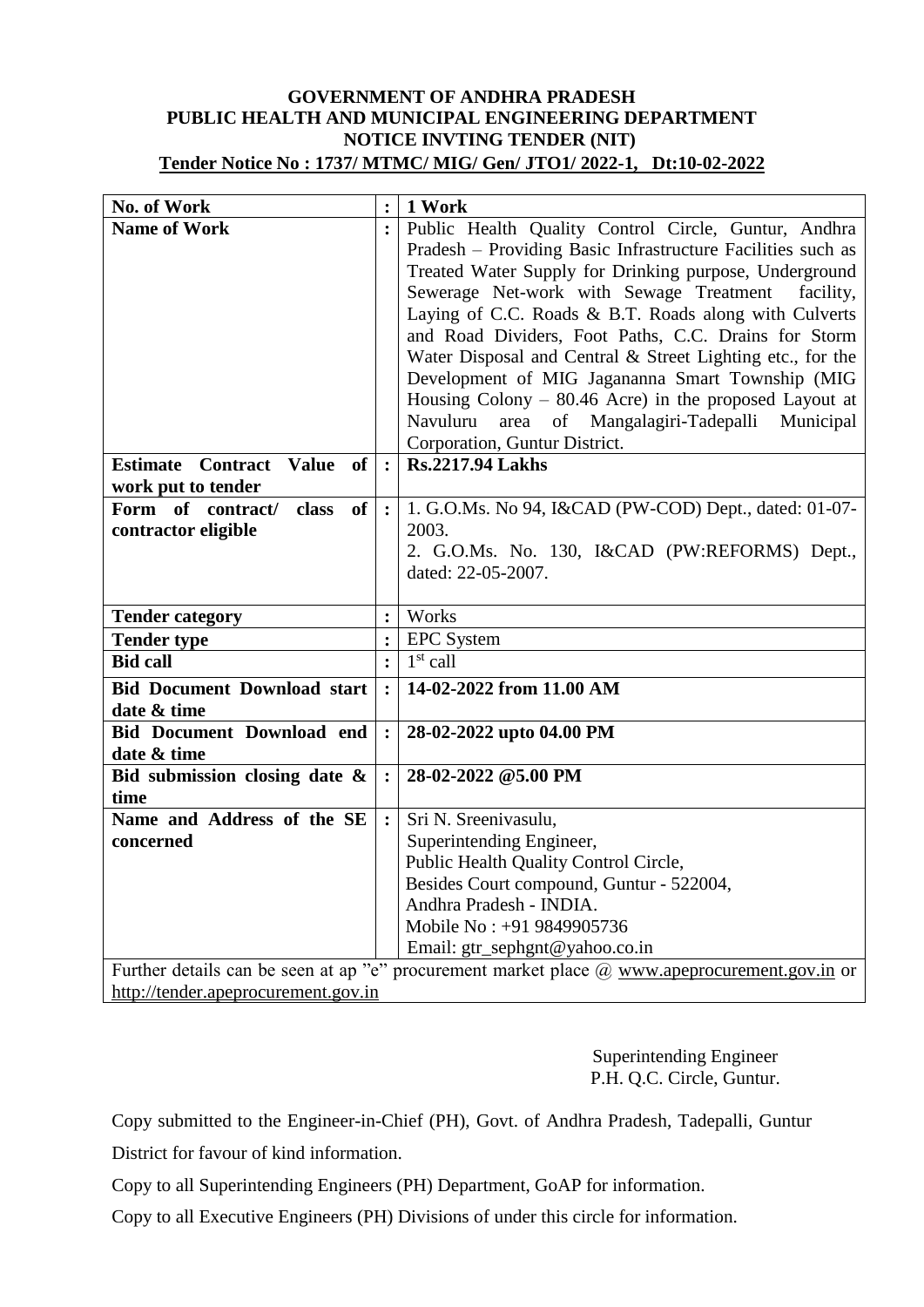## **PROFORMA - I**

| 1.                        | Name of work                                                                                                                     |                | Public Health Quality Control Circle, Guntur,<br>Andhra Pradesh - Providing Basic Infrastructure<br>Facilities such as Treated Water Supply for<br>Drinking purpose, Underground Sewerage Net-<br>work with Sewage Treatment facility, Laying of<br>C.C. Roads & B.T. Roads along with Culverts<br>and Road Dividers, Foot Paths, C.C. Drains for<br>Storm Water Disposal and Central & Street<br>Lighting etc., for the Development of MIG<br>Jagananna Smart Township (MIG Housing<br>Colony – $80.46$ Acre) in the proposed Layout at<br>Navuluru<br>of<br>Mangalagiri-Tadepalli<br>area<br>Municipal Corporation, Guntur District. |
|---------------------------|----------------------------------------------------------------------------------------------------------------------------------|----------------|----------------------------------------------------------------------------------------------------------------------------------------------------------------------------------------------------------------------------------------------------------------------------------------------------------------------------------------------------------------------------------------------------------------------------------------------------------------------------------------------------------------------------------------------------------------------------------------------------------------------------------------|
| 1.                        | Name and address of the Officer<br>Sending the advertisement                                                                     |                | Superintending Engineer,<br>P.H. Qquality Ccontrol Circle,<br>Court Compound,<br><b>GUNTUR - 522004</b><br>Andhra Pradesh                                                                                                                                                                                                                                                                                                                                                                                                                                                                                                              |
| 2.                        | Date on which the advertisement<br>is proposed to be issued by the                                                               | $\ddot{\cdot}$ | 11-02-2022                                                                                                                                                                                                                                                                                                                                                                                                                                                                                                                                                                                                                             |
|                           | information and Public relations                                                                                                 |                |                                                                                                                                                                                                                                                                                                                                                                                                                                                                                                                                                                                                                                        |
| 3.<br>4.                  | Language of News Papers<br>The<br>Approximate<br>values                                                                          | $\ddot{\cdot}$ | Telugu & English News papers as per norms.                                                                                                                                                                                                                                                                                                                                                                                                                                                                                                                                                                                             |
|                           | involved                                                                                                                         |                |                                                                                                                                                                                                                                                                                                                                                                                                                                                                                                                                                                                                                                        |
| i.                        | of<br>sale<br>the<br>Incase<br>notice,<br>minimum value involved                                                                 | $\ddot{\cdot}$ | N/A                                                                                                                                                                                                                                                                                                                                                                                                                                                                                                                                                                                                                                    |
| $\overline{ii}$ .         | of tender<br>the<br>works<br>Incase<br>apprioximate value of work                                                                | $\ddot{\cdot}$ | <b>Rs. 2217.94 Lakhs</b>                                                                                                                                                                                                                                                                                                                                                                                                                                                                                                                                                                                                               |
| $\overline{\text{iii}}$ . | Incase service, the approximate<br>value basing on the amount paid<br>in the earlier years of the market<br>rate than providers  |                | N/A                                                                                                                                                                                                                                                                                                                                                                                                                                                                                                                                                                                                                                    |
| 5.                        | Is this generally sponsored since<br>the cost of advertisement is<br>reimburseble<br>from<br>the<br>Government of Andhra Pradesh | $\ddot{\cdot}$ | Yes                                                                                                                                                                                                                                                                                                                                                                                                                                                                                                                                                                                                                                    |

Superintending Engineer P.H. Q.C. Circle, Guntur.